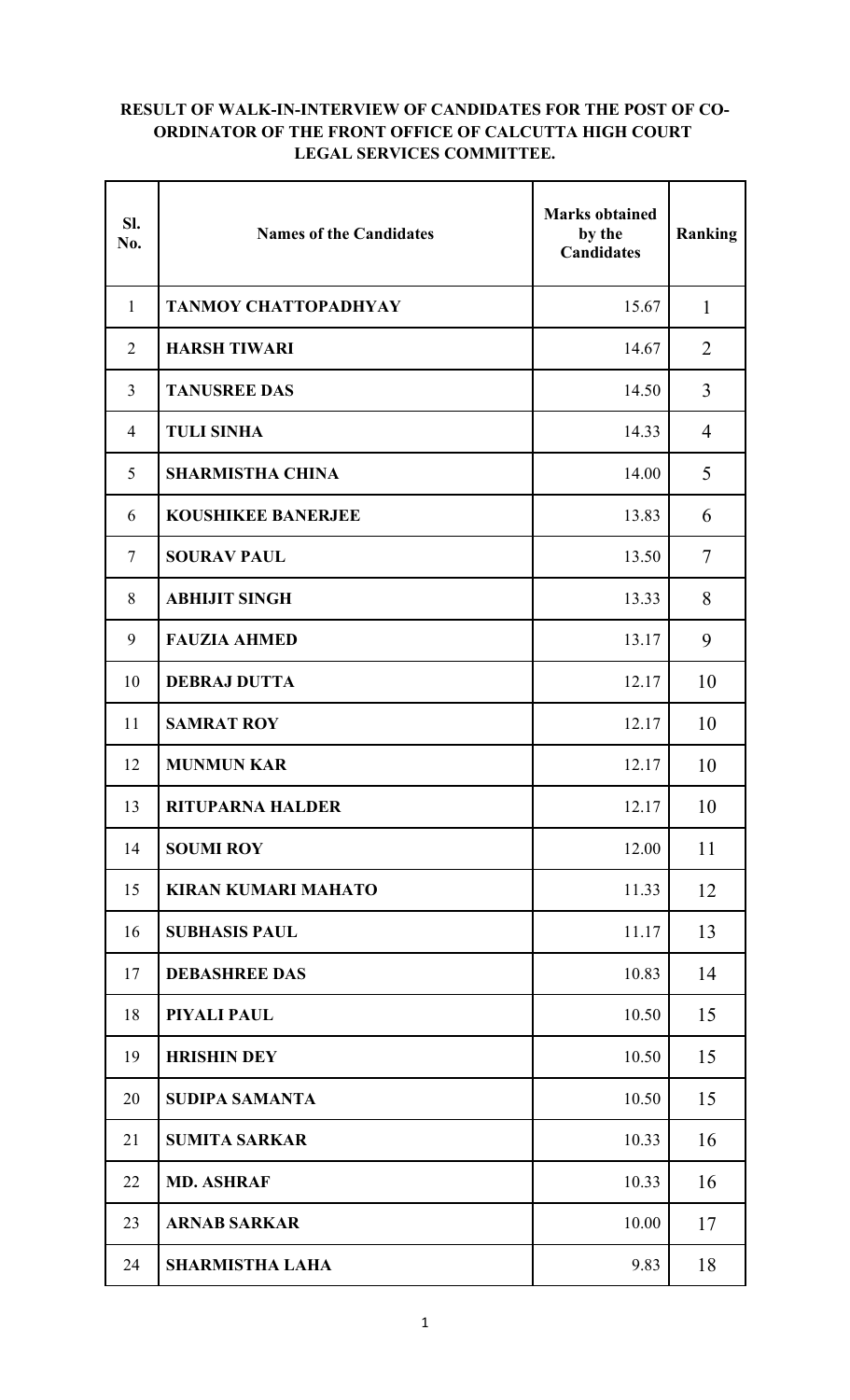| SI.<br>$\frac{N_0}{25}$ | <b>Names of the Candidates</b><br><b>SUPARNA PAUL</b> | <b>Marks obtained</b><br>by the<br>Candidates.83 | <b>Ranking</b><br>18 |
|-------------------------|-------------------------------------------------------|--------------------------------------------------|----------------------|
| 26                      | <b>ANKIT MAJUMDAR</b>                                 | 9.83                                             | 18                   |
| 27                      | <b>GOURAB MUKHOPADHYAY</b>                            | 9.67                                             | 19                   |
| 28                      | <b>SWETA DEY</b>                                      | 9.67                                             | 19                   |
| 29                      | <b>ANKIT DEY</b>                                      | 9.50                                             | 20                   |
| 30                      | <b>SAHELI MUKHERJEE</b>                               | 9.33                                             | 21                   |
| 31                      | <b>NAJIBUR RAHAMAN LASKAR</b>                         | 9.00                                             | 22                   |
| 32                      | <b>PRATIV BASU</b>                                    | 9.00                                             | 22                   |
| 33                      | <b>MD. NADIM</b>                                      | 8.83                                             | 23                   |
| 34                      | <b>SNEHA DUTTA</b>                                    | 8.67                                             | 24                   |
| 35                      | <b>SREYASHI CHATTERJEE</b>                            | 8.67                                             | 24                   |
| 36                      | <b>ANWESHA SAHA</b>                                   | 8.67                                             | 24                   |
| 37                      | <b>PRITAM KUMAR DAS</b>                               | 8.67                                             | 24                   |
| 38                      | PRIYANKA KANJILAL                                     | 8.67                                             | 24                   |
| 39                      | <b>ANINDITA MAITY</b>                                 | 8.50                                             | 25                   |
| 40                      | <b>SUDARSHANA DUTTA</b>                               | 8.50                                             | 25                   |
| 41                      | <b>ARNAB MANDA</b>                                    | 8.50                                             | 25                   |
| 42                      | <b>PRATIKSHA ROY</b>                                  | 8.50                                             | 25                   |
| 43                      | <b>BIDISHA ROY</b>                                    | 8.33                                             | 26                   |
| 44                      | <b>SANDIPAN PAL</b>                                   | 8.00                                             | 27                   |
| 45                      | <b>SOMAK BANERJEE</b>                                 | 7.83                                             | 28                   |
| 46                      | <b>SUJIT BANERJEE</b>                                 | 7.83                                             | 28                   |
| 47                      | <b>MIHIR KARMAKAR</b>                                 | 7.83                                             | 28                   |
| 48                      | <b>RAHUL NATH</b>                                     | 7.83                                             | 28                   |
| 49                      | <b>SUDESHNA PAUL</b>                                  | 7.83                                             | 28                   |
| 50                      | <b>DEBOLINA DEY</b>                                   | 7.67                                             | 29                   |
| 51                      | <b>SOMA MONDAL</b>                                    | 7.67                                             | 29                   |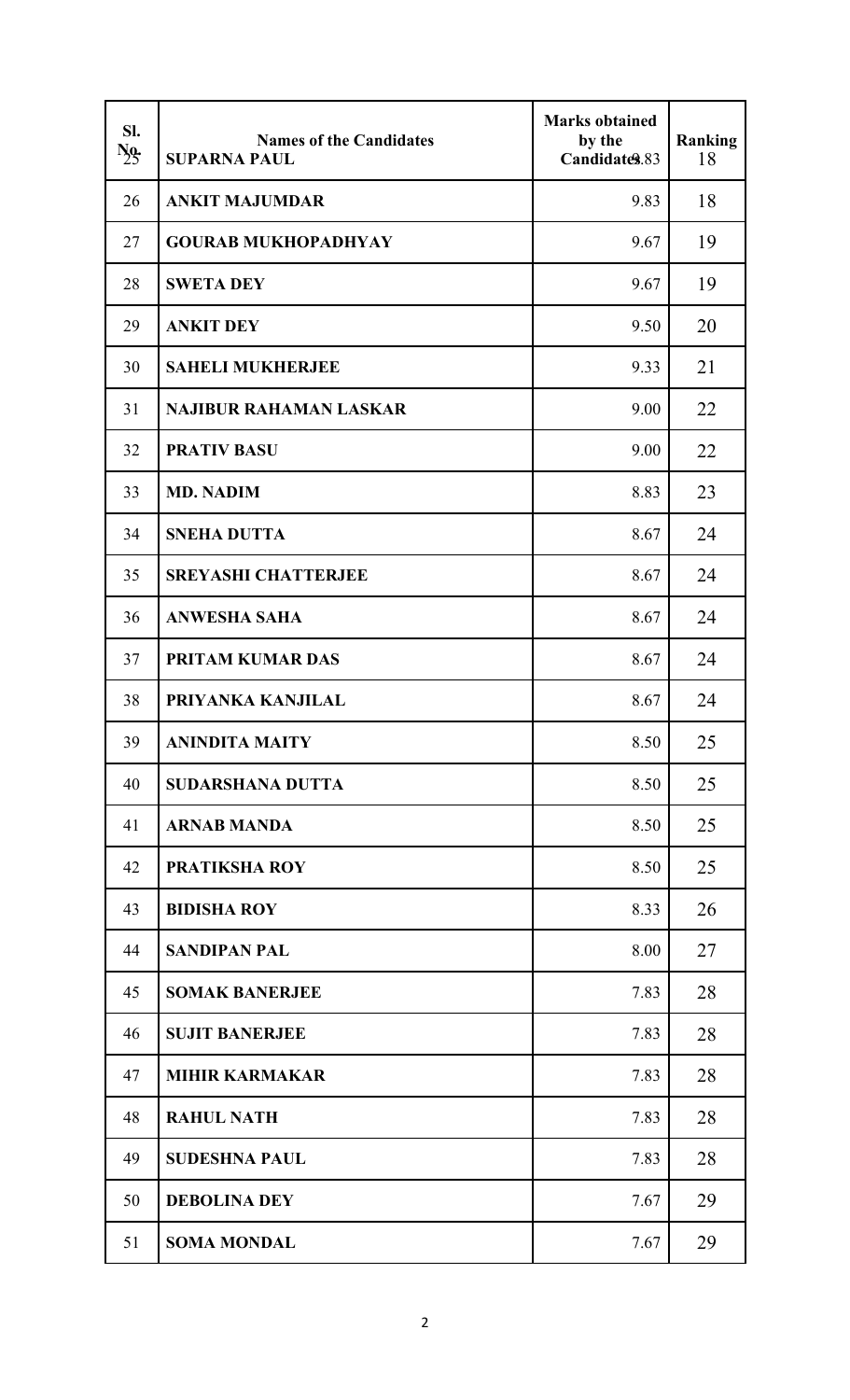| SI.<br>$N_2$ | <b>Names of the Candidates</b><br><b>KRISHNIKA CHATTERJEE</b> | <b>Marks obtained</b><br>by the<br>Candidate §.67 | <b>Ranking</b><br>29 |
|--------------|---------------------------------------------------------------|---------------------------------------------------|----------------------|
| 53           | PALLABI GHOSH (NATH)                                          | 7.50                                              | 30                   |
| 54           | <b>TALHA AHMED KHAN</b>                                       | 7.33                                              | 31                   |
| 55           | <b>SHYAMAL KARMAKAR</b>                                       | 7.33                                              | 31                   |
| 56           | <b>SHIBNATH HALDER</b>                                        | 7.17                                              | 32                   |
| 57           | <b>SOURAV KANTI ADHIKARY</b>                                  | 7.00                                              | 33                   |
| 58           | <b>MOUMITA BHATTACHARJEE</b>                                  | 6.67                                              | 34                   |
| 59           | <b>MADHUMANTI DAS</b>                                         | 6.67                                              | 34                   |
| 60           | <b>JAHAN ARA KULSUM</b>                                       | 6.33                                              | 35                   |
| 61           | <b>DEBJANI GHOSH ROY</b>                                      | 6.33                                              | 35                   |
| 62           | PRIYANKA AGARWAL                                              | 6.17                                              | 36                   |
| 63           | <b>SUBHASISH DUTTA</b>                                        | 6.17                                              | 36                   |
| 64           | <b>SHYAMAL BARMAN</b>                                         | 6.17                                              | 36                   |
| 65           | <b>DEEPANJAN CHAKRABORTY</b>                                  | 6.00                                              | 37                   |
| 66           | <b>MAINAK ROY</b>                                             | 6.00                                              | 37                   |
| 67           | <b>DEBALEENA CHATTERJEE</b>                                   | 5.83                                              | 38                   |
| 68           | <b>BHUMIKA HALDER</b>                                         | 5.83                                              | 38                   |
| 69           | <b>SUCHISMITA CHAKRABORTY</b>                                 | 5.50                                              | 39                   |
| 70           | <b>TANUSHREE SARKAR</b>                                       | 5.50                                              | 39                   |
| 71           | <b>PARVEEN SULTANA</b>                                        | 5.50                                              | 39                   |
| 72           | <b>ANINDITA CHAKRABORTY</b><br>(BHATTACHARYA)                 | 5.33                                              | 40                   |
| 73           | <b>ARKADEB NAG</b>                                            | 5.33                                              | 40                   |
| 74           | <b>DEBANJALI NANDY</b>                                        | 5.17                                              | 41                   |
| 75           | <b>RIJAUL HOSSAIN</b>                                         | 4.50                                              | 42                   |
| 76           | <b>SANGEETA CHAKRABORTY</b>                                   | 4.50                                              | 42                   |
| 77           | <b>PRIYAKSHI BANERJEE</b>                                     | 4.50                                              | 42                   |
| 78           | <b>SURAJIT PRAMANICK</b>                                      | 4.00                                              | 43                   |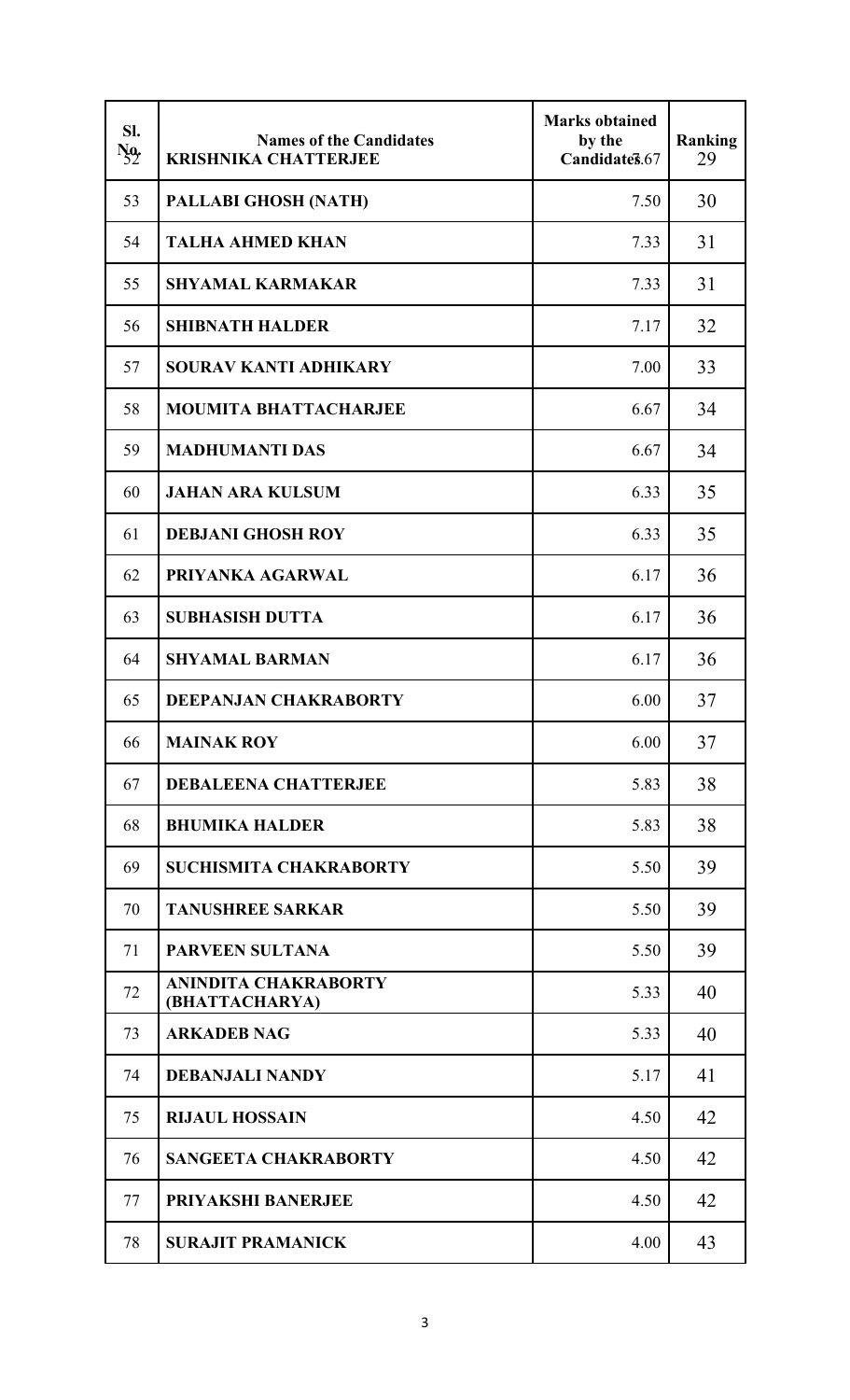| SI.<br>Ng, | <b>Names of the Candidates</b><br><b>ANWESHA BHATTACHARYA</b> | <b>Marks obtained</b><br>by the<br>Candidates.00 | Ranking<br>43 |
|------------|---------------------------------------------------------------|--------------------------------------------------|---------------|
| 80         | <b>TANMOY SINHA SARKAR</b>                                    | 4.00                                             | 43            |
| 81         | <b>ABHIJIT BANERJEE</b>                                       | 4.00                                             | 43            |
| 82         | <b>BENAZIR YASMIN</b>                                         | 4.00                                             | 43            |
| 83         | <b>GULAFSHAN PARVEEN</b>                                      | 4.00                                             | 43            |
| 84         | <b>RAM KUMAR MONDAL</b>                                       | 4.00                                             | 43            |
| 85         | <b>DEBANJAN DAS</b>                                           | 3.50                                             | 44            |
| 86         | <b>SOURADEEP CHAKRABORTY</b>                                  | 3.17                                             | 45            |
| 87         | PRITOMJIT BHADRA                                              | 3.17                                             | 45            |
| 88         | <b>DEBARUP MUKHERJEE</b>                                      | 3.00                                             | 46            |
| 89         | <b>ARUNIKA GHSOH</b>                                          | 2.00                                             | 47            |
| 90         | <b>ASHIS MONDAL</b>                                           | 2.00                                             | 47            |
| 91         | <b>SOMA MUKHOPADHYAY</b>                                      | 2.00                                             | 47            |